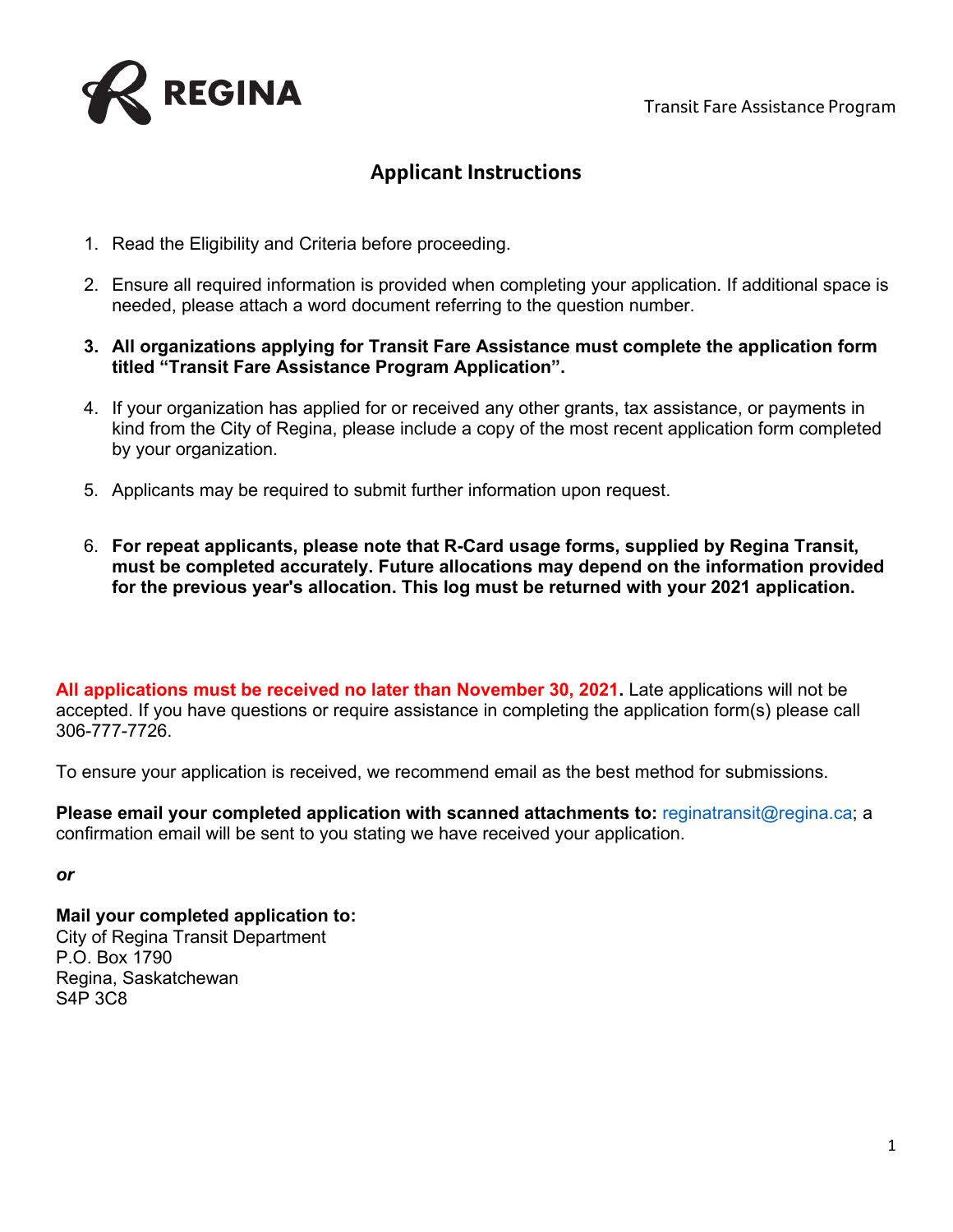

Transit Fare Assistance Program

## **Application Form**

Each organization is scored based on criteria such as the reason assistance is required, management and accountability demonstrated when completing usage logs, and how your program provides community support.

**Please read the application form carefully and complete all fields in detail, print and sign where indicated.** Failure to provide substantial information will negatively affect your scoring.

|              |                                                              |                                                                                                                                                                                                                                                                                                                                                                                            |                         |              | <b>Clear Form</b> |
|--------------|--------------------------------------------------------------|--------------------------------------------------------------------------------------------------------------------------------------------------------------------------------------------------------------------------------------------------------------------------------------------------------------------------------------------------------------------------------------------|-------------------------|--------------|-------------------|
|              | <b>REGINA</b>                                                | <b>Transit Fare Assistance</b>                                                                                                                                                                                                                                                                                                                                                             |                         |              |                   |
|              |                                                              |                                                                                                                                                                                                                                                                                                                                                                                            | <b>Application Form</b> |              |                   |
|              |                                                              | Each organization is scored based on criteria such as the reason assistance is required, management and acc<br>demonstrated when completing usage logs, and how your program provides community support.                                                                                                                                                                                   |                         |              |                   |
|              |                                                              | Please read the application form carefully and complete all fields in detail, print and sign where indi<br>Failure to provide substantial information will negatively affect your scoring.                                                                                                                                                                                                 |                         |              |                   |
| 1.           | <b>Organization Information</b>                              |                                                                                                                                                                                                                                                                                                                                                                                            |                         |              |                   |
|              |                                                              |                                                                                                                                                                                                                                                                                                                                                                                            |                         |              |                   |
|              |                                                              |                                                                                                                                                                                                                                                                                                                                                                                            |                         |              |                   |
|              |                                                              |                                                                                                                                                                                                                                                                                                                                                                                            |                         |              |                   |
|              |                                                              |                                                                                                                                                                                                                                                                                                                                                                                            |                         |              |                   |
|              |                                                              |                                                                                                                                                                                                                                                                                                                                                                                            |                         |              |                   |
|              | 2. Funding Request<br>Rides / Passes Requested (2021 Prices) |                                                                                                                                                                                                                                                                                                                                                                                            |                         |              |                   |
| <b>ADULT</b> |                                                              |                                                                                                                                                                                                                                                                                                                                                                                            | YOUTH*                  |              |                   |
| Amount       | <b>Product</b>                                               | <b>Price</b>                                                                                                                                                                                                                                                                                                                                                                               | Amount   Product        |              | <b>Price</b>      |
| 0            | 2-Ride Cards                                                 | \$6.50 each                                                                                                                                                                                                                                                                                                                                                                                | 0                       | 2-Ride Cards | \$5.50            |
| 0            | 31-day Pass                                                  | \$88.00 each                                                                                                                                                                                                                                                                                                                                                                               | 0                       | 31-day Pass  | \$64.0            |
|              |                                                              | **Youth passes are for children aged 5-14 or attending secondary school (require valid Transit ID card). Youth rides and passes are not tra<br>They can only be used by a youth. Adult rides and passes are transferrable and can be used by youth.<br>Approximate average age of clients, or age range: ______________________________<br>Approximate number of clients visits per month: |                         |              |                   |
|              |                                                              | Total dollar amount requested in rides and passes:                                                                                                                                                                                                                                                                                                                                         | \$0.00                  |              |                   |

## **2. Funding Request**

| <b>ADULT</b> |                |              | <b>YOUTH*</b>    |              |              |
|--------------|----------------|--------------|------------------|--------------|--------------|
| Amount       | <b>Product</b> | <b>Price</b> | Amount   Product |              | <b>Price</b> |
|              | 2-Ride Cards   | \$6.50 each  |                  | 2-Ride Cards | \$5.50 each  |
|              | 31-day Pass    | \$88.00 each |                  | 31-day Pass  | \$64.00 each |

*\*\*Youth passes are for children aged 5-14 or attending secondary school (require valid Transit ID card). Youth rides and passes are not transferrable. They can only be used by a youth. Adult rides and passes are transferrable and can be used by youth.* 

## **Total dollar amount requested in rides and passes:**

|  | \$0.00 |  |
|--|--------|--|
|--|--------|--|

**3. Is your organization incorporated as a non-profit?**

Yes □ No □

Non-Profit Registration Number